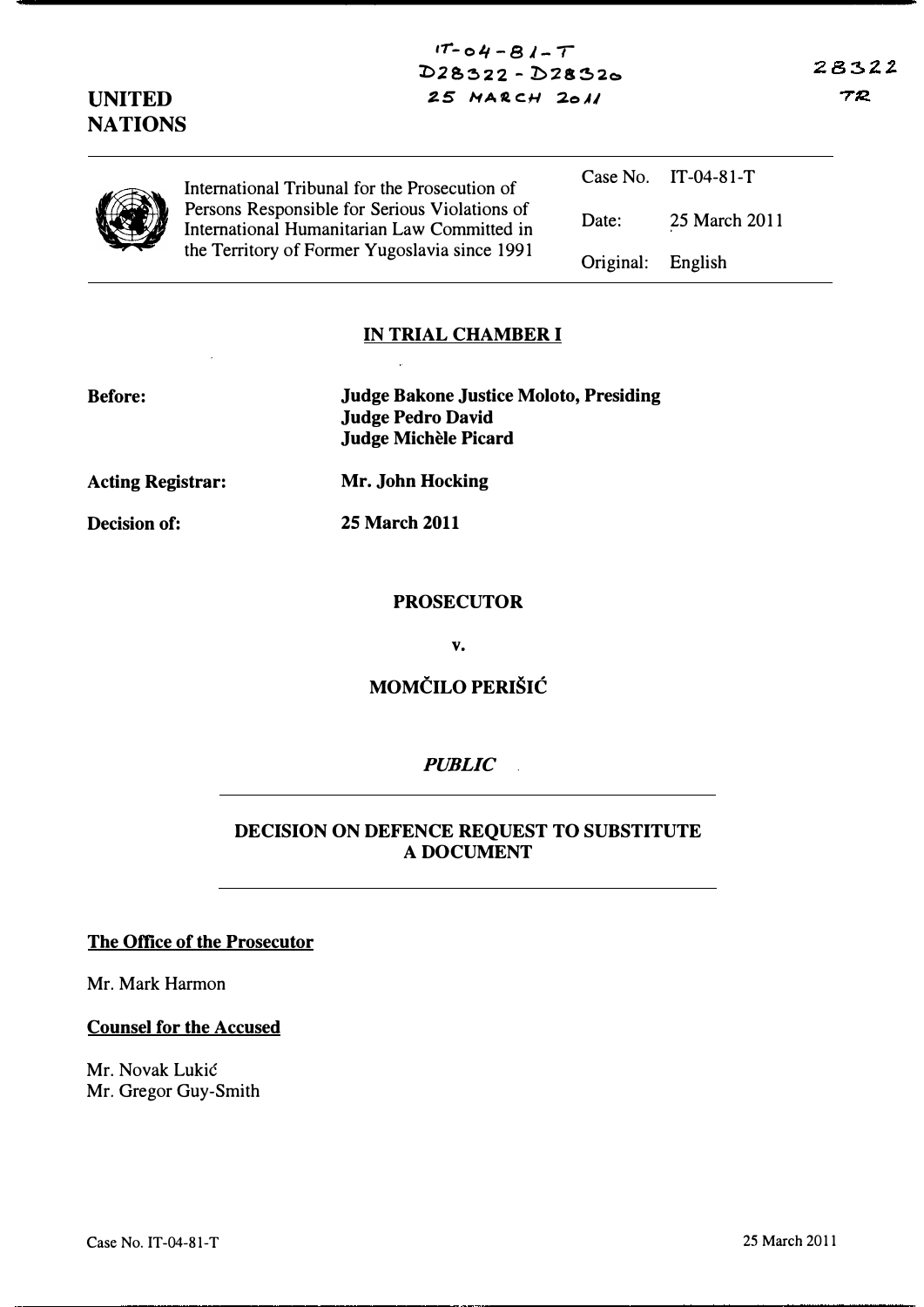TRIAL CHAMBER I ("Trial Chamber") of the International Tribunal for the Prosecution of Persons Responsible for Serious Violations of International Humanitarian Law Committed in the Territory of the former Yugoslavia since 1991;

BEING SEISED of "Mr. Perisic's Motion Regarding 0510 with Confidential Annex", filed publicly with a confidential annex by the Defence on 24 March 2011 ("Motion"), wherein the Defence seeks leave to replace the existing translation of exhibit 0510 in e-court with a revised CLSS translation, attached in the confidential Annex to this Motion; $<sup>1</sup>$ </sup>

NOTING the Defence's submission that it found errors in the translation of D510 and respectfully sought revision by  $CLSS<sup>2</sup>$ .

NOTING that the Prosecution does not object to the Motion;<sup>3</sup>

FINDING that the interests of justice would be served by the requested replacement of the existing translation of 0510 with the revised CLSS translation, attached in the confidential Annex to this Motion;

PURSUANT TO Rule 54 of the Rules of Procedure and Evidence,

HEREBY GRANTS the Motion

Motion, para. 3.

<sup>&</sup>lt;sup>2</sup> Motion, para. 1.

<sup>&</sup>lt;sup>3</sup> Motion, para. 2.